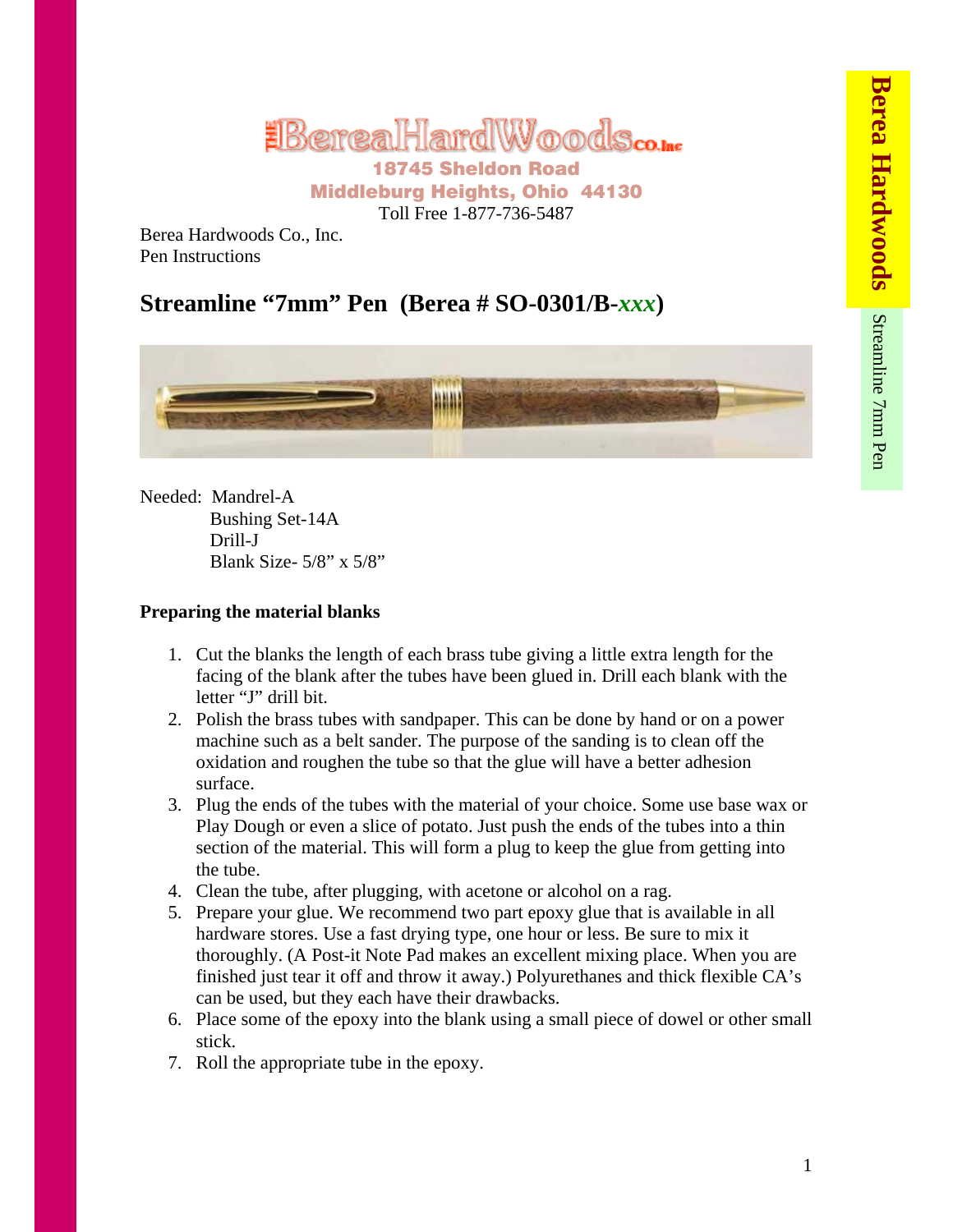- 8. Insert the tube with a twisting motion until it is almost in the material blank. Then use the dowel to push it until the end is flush with the blank. Use the stick to rake off the excess glue even with the blank and the tube.
- 9. Push the brass tube through the blank until the other end is flush with the blank. Then rake the glue flush with that end. Now push the tube back into the blank until the tube is equidistant between both ends of the blank.
- 10. Move it aside for 60 minutes until the epoxy has had time to reach its maximum strength.
- 11. If you are using CA glue, the wait is much shorter. When using polyurethane the wait will be about 24 hours.
- 12. When the glue has cured, use a hobby knife to remove the plugs from the ends. It is also a good idea to clean the tubes with a brass gun cleaning brush or a rolled up piece of sandpaper to remove any glue that may have gotten into the tubes.
- 13. Not cleaning out all glue from the tubes is the most common cause of pen failure. BE CERTAIN that all dried glue is removed from inside the tubes before proceeding.
- 14. Using a barrel trimmer of the proper size, face off the ends of the blanks until you can just see bright brass. STOP facing at this point. Your pen's proper operation is dependent on having the proper length tubes. This facing operation can also be done with the proper jig and a disk or belt sander.
- 15. Not having the proper tube length is the #2 cause of pen failure. Sanding, on a disk sander, using a jig to hold the tube square with the disk, is a more sure way of getting the proper length. It should be tried if you have any doubt as to your abilities to square the material with the barrel trimmer.
- 16. Another good method of squaring the ends of the blank is to turn the blank until it is just round. Using a miter gauge to maintain the blank perpendicular to the sanding disk, just touch the ends to the disk. Once the blanks are square and you can see the ends of the tubes brighten, then return the blanks to the mandrel and finish the turning until the desired contour is accomplished.



### **Turning the Blanks**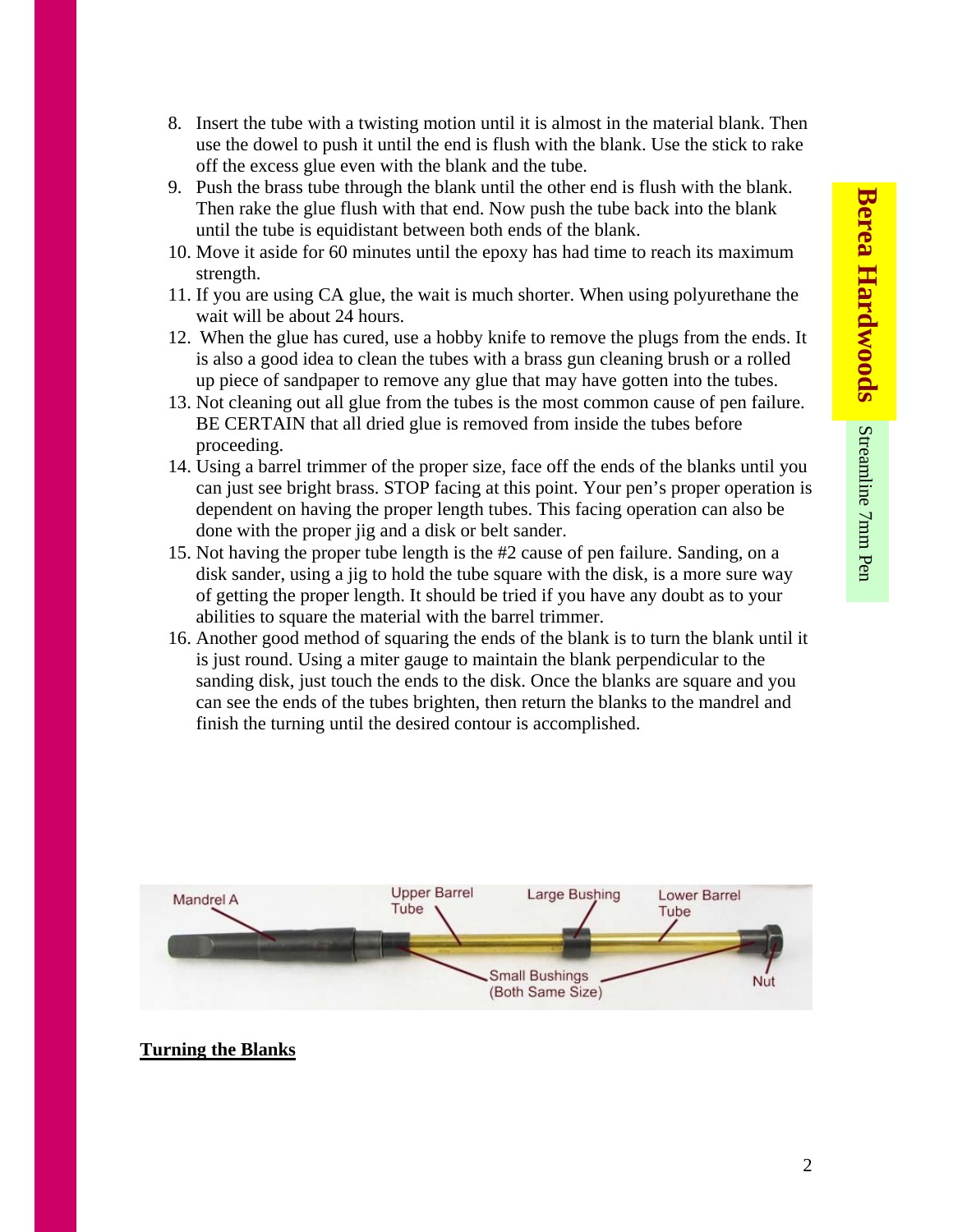- 1. Assemble the blanks on the mandrel using the right bushings in the right place. Place them in the order shown in the mandrel picture.
- 2. Place the next to the largest bushing on the mandrel.
- 3. Place the short blank on the mandrel observing any grain or pattern matching techniques desired.
- 4. Next place the largest bushing on the mandrel and then the longest blank again watching any grain or pattern matching necessary.
- 5. Now place the smallest bushing on the mandrel. Add spacers, as needed, the washer, and the nut.
- 6. Tighten the tailstock before tightening the blanks on the mandrel. This will center the mandrel first. Then tighten the nut that holds the blanks.
- 7. When turning this pen you must realize that it tapers on both ends. The lower barrel taper more severely than the cap.
- 8. Turn the blanks to the desired contour making sure that the blank diameters are the same as the bushings.
- 9. After turning the blanks, sand the surface in progressive steps until you get to 400 or 500 grit.
- 10. If a higher polish finish is desired continue sanding with Micro Mesh through 12000 grit.
- 11. Apply the finish of your choice and polish.
- 12. Remove the blanks from the mandrel.

### **Pen Assembly**



Parts Diagram

Please refer to the Pen Parts diagram

The third most common error resulting in a non-functional or damaged pen is the misalignment of the parts when pressing them in place. The use of a good pen press or small arbor press is recommended, but it can be accomplished with a good "C" clamp and much care. When pressing in the various parts, by any means, BE SURE that the parts are straight and in line with the blanks. If the part is cocked or otherwise misaligned, at the very least, a poor fitting pen will result. At the worst, you may have a pen that is not usable. Exercise caution here!